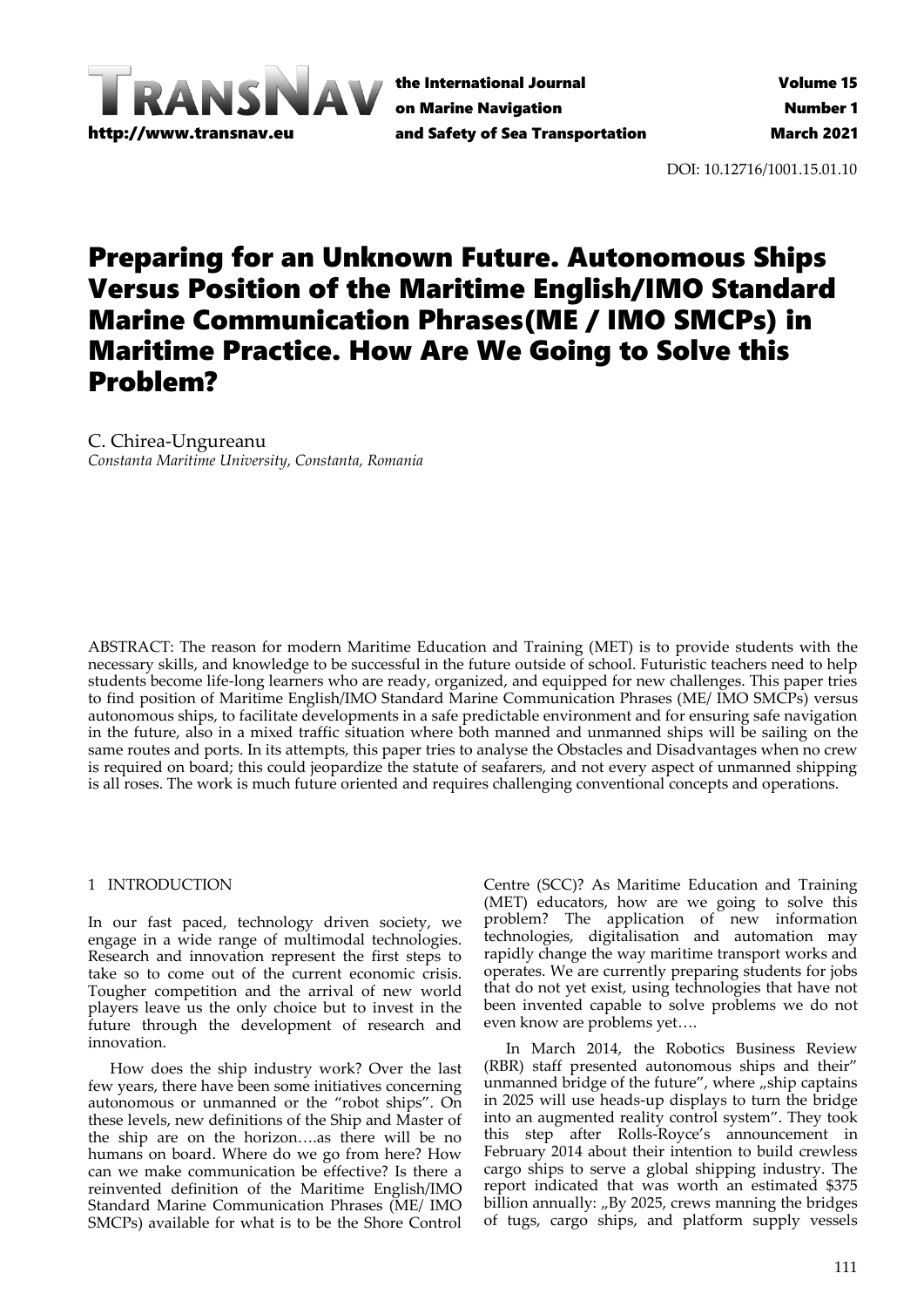could be using new bridge technology being developed by the VTT Technical Research Centre of Finland (VTT) in collaboration with Rolls-Royce Marine and Aalto University of Finland. The future ship's bridge, [..] could also help crews sail the seven seas without getting their feet wet, by supporting remote operation of a range of seafaring vessels. Onboard versions of the bridge automatically detect which crewmember is at the console and automatically adjusts to the user's predefined settings. The bridge window acts as a heads-up display with information about the location of the ship (and other vessels)" [8].

More than that, the same report gave information about another \$4.8 million European project called Maritime Unmanned Navigation through Intelligence in Networks (MUNIN) to be concluded by end of 2014.The project main objective was to  $n$  develop prototypes of a range of technologies, including autonomous route finding and collision avoidance systems, and shore-side control" [8].

In this paper, the author is inviting you to venture into your imagination to navigate on autonomousunmanned ships and on manned vessels as well, so to manage after that to focus on reality and to bring to light their advantages and/or obstructions in the maritime industry, along with the major changes that the use of autonomous-unmanned ships presume.

## 2 THE STRONG CONFLICT OF OUR SOCIETY: SHIPPING AND WORLD TRADE

Shipping is the heart of the global economy. People say if ships stop operating half the world will die of hunger and the other half will freeze to death. There is no question that nowadays ships cannot run on fuel and sophisticated equipment only. A great number of adequately trained, qualified and experienced seafarers must operate the ships to sail safely, and the cargo be delivered to the consignee in as good conditions as it was received.

The pace of change in our world is accelerating. Technology is helping us manage this change and stay connected across the globe. New technologies such as the Internet of Things (IoT), artificial intelligence, robotics, and virtual reality, are set to innovate the maritime industry, including ship design, operations, and managerial patterns, so to reduce costs and increase profits. That is not easy to do as there are many steps to take; moreover, the open-ended digital technology pushes the companies to arrange how they Identify, Operate, Evaluate Risks or Fail these new technologies. Digital solutions offer opportunities to scale rapidly and disseminate fast when the solution answers a crucial need. If companies hope to preserve their competitive edge and avoid division, then they must use the new technologies and facilitate the rapid dissemination of digital assets.

Each digital innovation is a building rock to create new combinations for innovation and division. The expertise and equipment knowledge makes some companies the ideal partners to transform currentdays vessels for tomorrow's needs. Therefore, remote, and autonomous ships will be safer, more efficient,

and cheaper to build and operate. More than that, they are solutions to reduce human-machine interaction by remotely controlled tasks and processes, while keeping the human at the centre of critical decision-making.

Alan Tovey (2016) in his article published on April 11, 2016, in The Telegraph (Business page) announced the crewless 'drone ships' will be sailing the seas by 2020, citing Oskar Levander, head of innovation for Rolls-Royce marine unit: "This is happening. It is not a question of if, it is a question of when. We will see a remote controlled ship in commercial use by the end of the decade"[9]. Oskar Levander also predicted the system could turn ships into a seaborne version of car service Uber, with the potential to change completely the current shipping sector: "Drone ships will allow the creation of new services, which will support existing players to make their businesses more efficient and enable new entrants with new business models to the sector, with a potentially similarly disruptive effect to that caused by Uber, Spotify and Airbnb in other industries" [9].

As a result, the ships will be steered from 'virtual bridges' based on shore. Crews could control the ships from shore simultaneously. Sensors such as radar, lasers and computer programs will allow the ships to pilot themselves, with shore-based captains taking over if there is a problem or for complex docking procedures, although the seafarers will be on board ship at first to oversee the pilot projects. In the long term, one of the most important advantages of this innovation is the fact that crewless 'drone ships" are expected "to help overcome the staffing shortages in the marine sector, with people increasingly reluctant to take on careers that mean months away from home" [9]. Therefore, "virtual" captains and crews will be able to monitor the vessels from shore, meaning normal home lives. They have predicted that crews stationed around the world will be ready to be transferred by helicopter to crewless ''drone ships'', when the latter might encounter problems, they could not handle themselves.

Having arrived at this point there are some questions to puzzle over: Can you think of a specific situation where having seafarers present would be an advantage over just having users and display of information? Can you assume a situation where users to have is an advantage? Can you consider a situation that model a danger to the ship and voyage? Accordingly, would you rather have seafarers, who might cope and find solutions against e.g., sea pirates' attacks, or evaluate, who are less likely to cope but a lot easier to "write off"? Can you think of cyber pirates that can hack a ship?

Taking into consideration the challenges for MET institutions and shipping organizations as well in facing the Digital Era, the shipping companies often fail to recognize what an attractive target they are to cybercriminals. The NotPetya cyber-attack in June 2017 affected badly several shipping companies, including the shipping giant A.P. Moller Maersk group. On 18 August 2017, Chris Baraniuk, a technology reporter, analysed "How hackers are targeting the shipping industry", and "breaking into a shipping firm's computer system could allow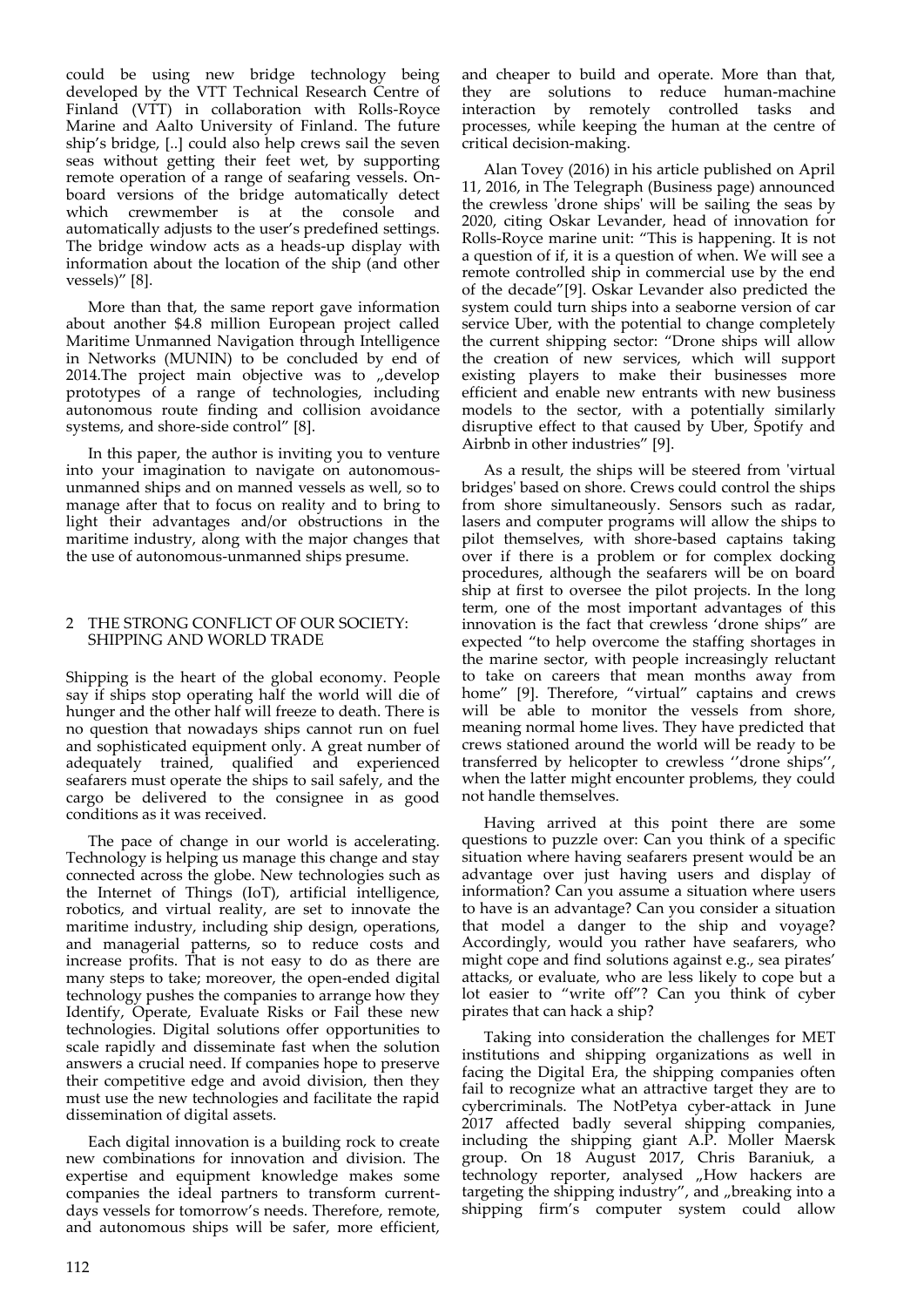attackers to access all kinds of sensitive information" [1].

The modernized ships, increasingly computerised, are vulnerable. For many involved in the maritime domain, this is the greatest headache. Malware, including NotPetya and many other pains, can spread from computer to computer on a network. That means connected devices on board ships are also potentially vulnerable. On April 03, 2018, the online editor at ComputerworldUK and Techworld, Tamlin Magee wrote on his blog:" Security researchers have for years been warning the maritime industry that it is low hanging fruit as incredibly high-value cargo is transported on ships with legacy systems, combined with poor processes and awareness, while the seaports they dock in often suffer from the same problems. In 2015, Kaspersky Labs went as far as to claim shipping was , easy meat' for hackers. [...] The Russian cybersecurity vendor reported on a wave of significant hacks: these ranged from a drilling rig that was hacked and tilted from its site in South Korea towards South America – in 2010. […] In 2012, a criminal gang hacked into the systems of the Australian Customers and Border Protection Service agency, so they could be one-step ahead of authorities that placed containers under suspicion. […] Maritime security company CyberKeel warned that ships were switching off their navigation systems when travelling through waters where armed pirates are to operate – sometimes faking the data to make the ships appear they were elsewhere. […] A daring scheme in the Belgian port town of Antwerp meanwhile saw criminals gain access to systems that controlled the movement of containers to smuggle cocaine, heroin, and guns. , If your goal is to steal cargo there are easier ways of approaching piracy than some of the more sophisticated headlines demonstrated by security researchers'. […] In 2017, a cargo ship travelling from Cyprus to Djibouti lost control of its navigation system for 10 hours – preventing a captain from manoeuvring and with the intention of steering it into territory where it could be easily boarded by pirates and robbed" [6].

Accordingly, hack the Electronic Chart Systems (ECDIS) and you can send a ship to wrong way, or you may be able to crash the ship, particularly in fog. Very often there is a lack of network segregation on vessels. Hack the satcom terminal and you connect yourself to the vessel network. If the ship is remotely controlled and communicating with satellites, that means hacking could play a role in future piracy at sea. "Spoofing" is a technique that sends different GPS coordinates to a vehicle with the aim of throwing it off course. Rather than a hostile attempt to crack into a computer system, spoofing simply tries to feed GPS readers incorrect information. Could you imagine what it would take to spoof a ship?

Experienced seafarers describe their younger mates as working 'screen fixated' all too often, believing the electronic screens instead of looking out of the window. All the above-mentioned examples have a common feature: crewmembers working in departments and positions on board vessel. Therefore, MET institutions should be increasingly connected to explore the challenges of maritime cyber security so to understand the issues with securing vessels at sea,

along with the shore-based centres. Our students should be trained to face the severity of the problem. A human crew is advantageous in many ways in terms of ship security. On the first place, they may be able to verify that the ships' systems function as intended. On the second place, if these systems are modified to query the crew during potential cyberattacks, it is more difficult for a cybercriminal to go undetected. It is prudent to take advantage of humans on board ship. That is why the seafarers' training on how to keep these systems secure is much important. Considering keeping the vessel safe, it is useful to impart the use and protection of passwords and access keys, the proper use of the ship's system, what a cybercriminal looks like, together with how to disable, restart, or suspend certain systems in case of distress or a hazard situation.

Statistics published by Sam Chambers on March 28, 2018 shows shipping as the softest target for hackers: "A survey of nearly 6,000 active seafarers carried out by Futurenautics has shown 47% of respondents said that they sailed on a vessel that had been the target of a cyber-attack. Moreover, only 15% of seafarers had received any form of cyber security training. Just as alarming only 33% of seafarers said the company, they last worked for had a policy to regularly change the passwords onboard and just 18% of those polled said the company they last worked for had a policy to change default equipment passwords on board [..] More seafarers than ever before had had access to connectivity and communications. Seafarers who can use the internet at sea has increased by 527,000 since the last survey in 2015, and those who can access it for free has increased by more than 200,000. Also, of note, 53% of seafarers are now reporting that crew communications have led to a decline in social interactions on board" [2].

Taking notice of all these, how worried should we be? Like so many challenges we encounter daily, the answer to whether we should be concerned about ships being hacked depends on understanding the fact that even one item easily accessible in the abovedescribed manner is enough to cause a disastrous accident. In addition to thinking of the type of cargo carried by the ship, we must find ourselves taking all these kinds of vulnerabilities a lot more seriously while thinking of cooperation between crews to find solutions to any problems.

## 3 MANNED OR UNMANNED SHIPS OF THE FUTURE?

*"So, the Reindeer, crewless, lay across the estuary at the sandspit".*

## *Jack London, John Barleycorn, Chapter XI, 1913*

Maritime transport is the backbone of world trade and globalization. Ships are the cost-effective way to carry cargoes to all places of the globe. Following the first steps towards driverless cars on land, companies are starting to imagine ships without crews or with crews, but remote ones. The latter will oversee the ship by satellite and control it from consoles on shore. In most cases the drawing plans for autonomous ships are not mainly about security. Instead, these are cost-savings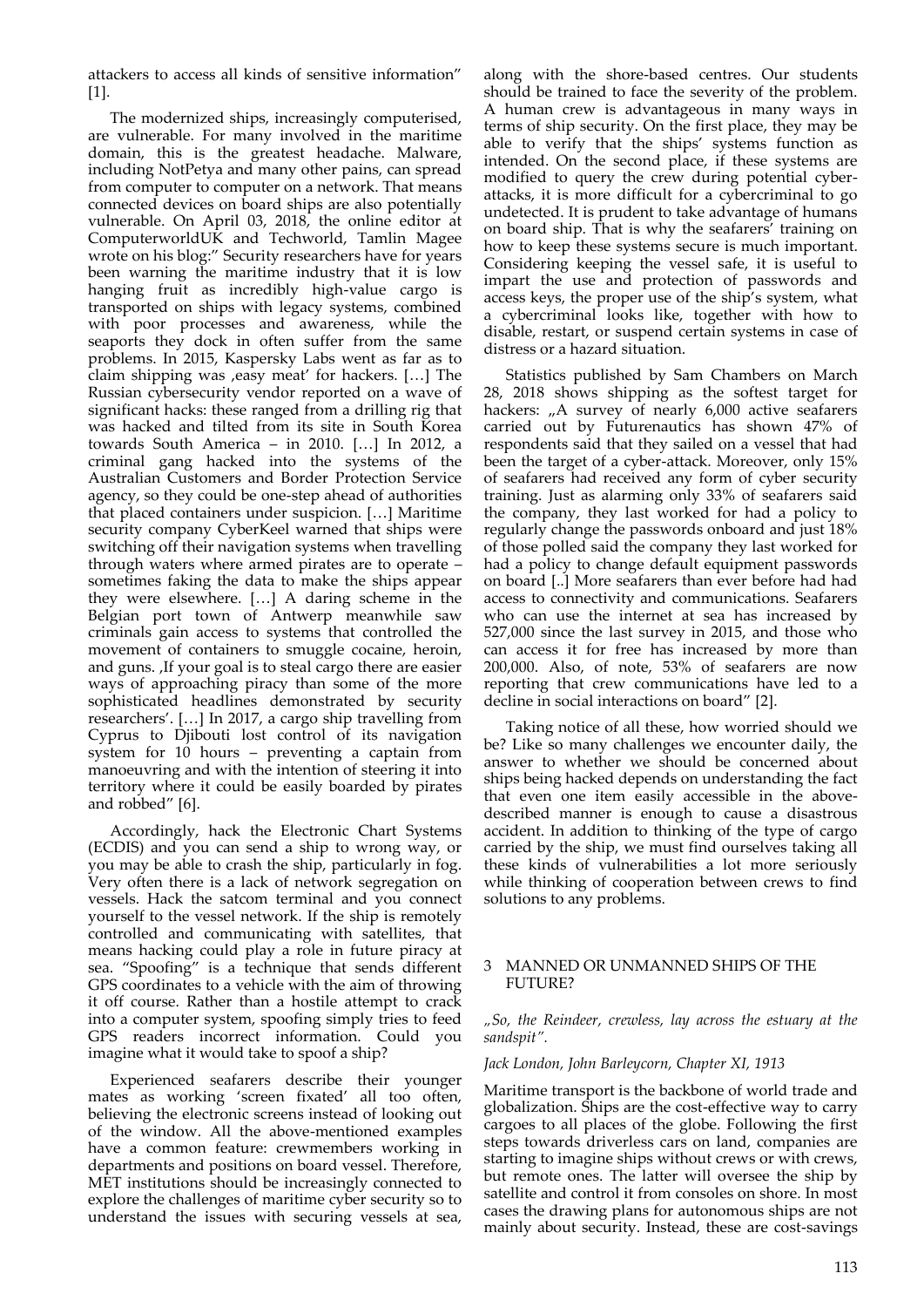schemes. Crews cost money, and because of their' 'troublesome'' needs like, e.g., accommodation on board ship, seafarers take up some space that could instead fit more cargo loading. Removing the crew from the ship should translate into cheaper operating costs and could even reduce the numbers of accidents caused by human factor. Still, they say the ships would not be entirely alone at sea. There will be supervising humans tracking their progress by Shore Control Centres (SCC) and sensors on the vessels alerting the humans to fix the problems via monitors. We might consider these humans will be the 'seafarers' of the future. If so, and based on COLREG, regulation 2, on good seamanship (section 4.4.1), it must be presumed that remote operators will, as a minimum, be required to complete the usual training programme for navigating officers and meet the requirements for this under the STCW Convention [4]. To this, they should add other competences necessary to steer an autonomous ship, especially education and qualifications within operational technology and other relevant technology of importance to the operation of autonomous ships. Furthermore, they should also make an amendment to the ISM Code that establishes the principles for remote operators. Such regulation could cover organisational and decision structures, means of communication and emergency procedures, and should be based on the principles and requirements made in relation to the" Master's Responsibility and Authority" in part A, regulation 5 of the ISM Code [4]. Remote operators will presumably be specialised as either operators with navigating tasks or operators with engineering tasks. In the long term, the operator's role will presumably include both elements of the deck officer's and the engineer officer's functions.

This is a concept for the future, but putting in place the satellites, autonomous ships, remote monitoring, and drone stations to inspect underway vessels is the work of years, if not decades.

Crewless ships, experts say, will be a gamechanger for marine underwriters. An example: They will change the way insurers view risk and handle claims. Exactly how that plays out, time will tell. At this point, insurers have more questions than answers about these crewless vessels. On March 01, 2018, Caroline McDonalds published her article "The Rising Tide of Maritime Shipping Risks", in The Risk Management Magazine. She cited Capt. Andrew Kinsey, senior marine risk consultant at Allianz Global Corporate & Specialty, who considered "Crewless ships will no doubt be deployed, but the jury is still out on whether safety concerns and regulations will clear the way for ocean-going autonomous vessels in the near future. Ultimately, [he believes] technology will support, rather than fully replace, ship crews" [7].

Above all, they have concerns by the number. Cyberattacks, piracy, casualty management, vessel maintenance, assignment of liability and safety, all have a spot on that list. There is no question: Before crewless vessels hit international waters, they must navigate a sea of regulatory changes.

After examination of all the above data, the author of this paper considers that the comprehensive introduction of autonomous shipping seems to be less a technological problem though also here quite a few essentials remain unsolved so far. It is more safety, security, legal and similar aspects, which bar the application of unmanned vessels within a predictable time.

Just to name a few:

- 1. Development of an internationally agreed regulatory framework most likely to be done by the IMO. Knowing somewhat the lyrics of the legislative process of that Organization, the author of this paper strongly doubts that practicable solutions can be achieved keeping up with the speed of the technological progress involved.
- 2. Safety issues arising, for instance, from collisions between, e.g., crewless vessels themselves (or with what "floating object" ever) or, even worse, with passenger liners. It is surely beyond the imaginative power of even the most enthusiastic supporter of an autonomous shipping that one of these far away days cruise liners will sail the seas without a qualified navigation/engineering staff on board.
- 3. Emergency considerations including environmental aspects. The decision-making activities to fight a fire or to limit an oil spill, e.g., are normally much complex and may hardly be mastered without action by whatever crew.
- 4. What will happen when technology fails there is not any infallible technology – or when ships will be attacked by cybercriminal actions, the hazard potentials of them are presently not even visible yet.
- 5. The autonomously sailing fleets must be operated and controlled by (national/international?) closely coordinating Shore-based Control Centres (SCC). It is hardly imaginable that under the conditions of a violent competition in maritime trade any kind of successful coordination will be manageable.

It is interesting to see that the most optimistic opinions regarding the introduction of autonomous shipping are preferably expressed by scientists, theoreticians, academics and those alike. More realistic views, scepticism and even demurring comments are first of all given by Master Mariners who know the industry in depth.

Another example: Germany has started kind of experiment with unstaffed vessels: Crewless barges of about 30 to 50 TDW will be operated on the tightmeshed network of inland waterways probably in Berlin. This procedure is similar to the operation of autonomous streetcars, the development of which has already reached a comparatively high level. The outcome of this experiment remains to be seen, but conclusions cannot be drawn 1:1 as these barges will be under close supervision on each metre they will cover, and in case of an unforeseen technical incident intervention can be started immediately. Communication between those barges will play no part.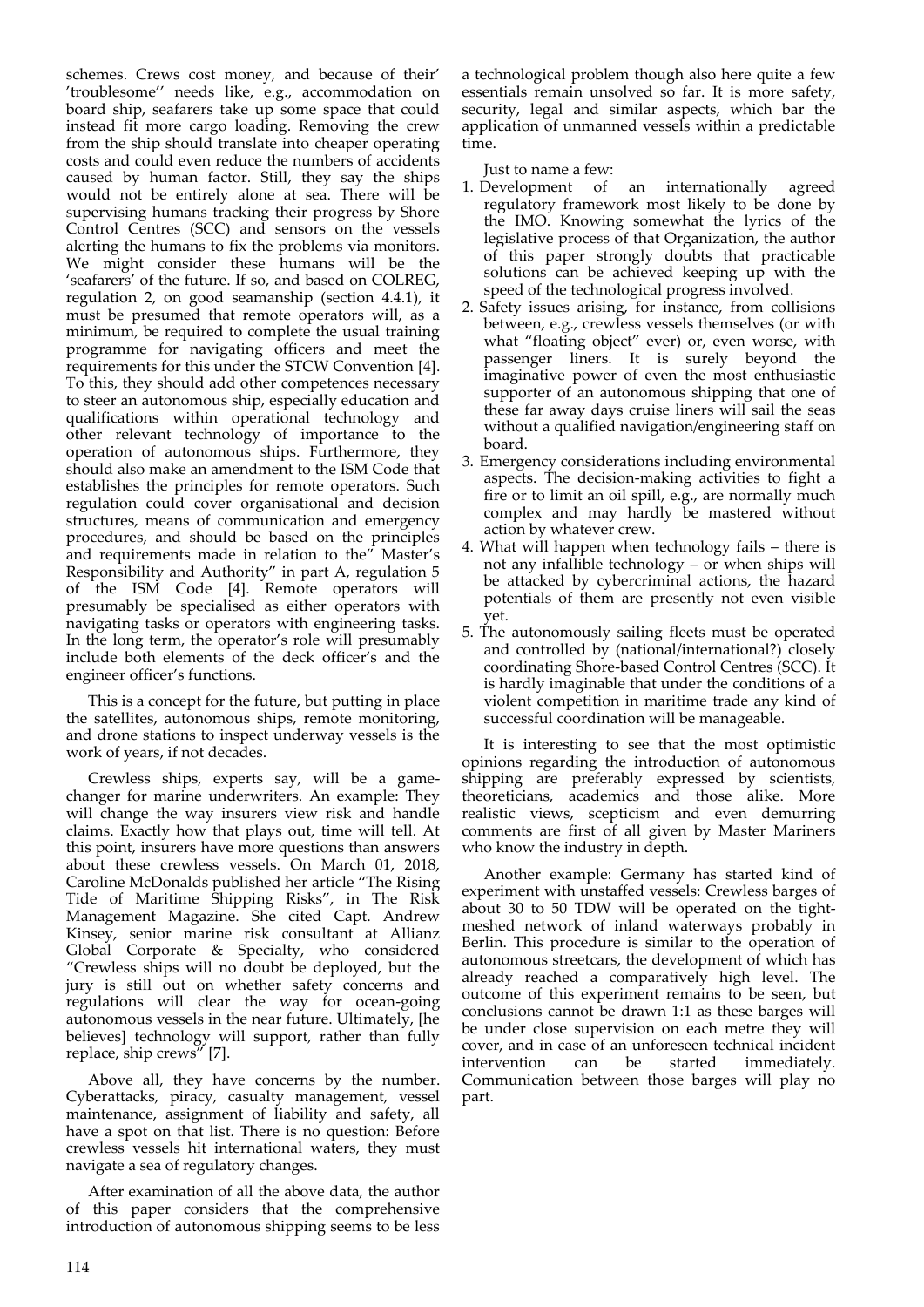## 4 AND…HERE WE ARE! WHERE IS THE ME/IMO SMCPS GOING?

*"It is, I suppose, only to be expected than an activity such as seafaring, which is international by nature, should feel the need for an international language. It seems reasonable that this language should be English."*

*Commodore T. W. Stevens, Royal Mail Lines Limited, 1961*

The IMO Working Group on the Standard Marine Communication Phrases (SMCPs) worked about eight years to develop "this standardized safety language enacted in 2001-IMO 2002" [10]. After that, it took another couple of years to familiarize the ships officers with the proper use of the IMO SMCPs as required by the STCW Convention 1978/95 as revised. To accomplish this section, the Maritime English (ME) teachers and instructors of the Maritime Education and Training (MET) institutions played a prominent part.

Regarding onboard, ship-to-ship and ship-to-shore communication in the current-days: ME in general and the IMO SMCPs are the internationally agreed medium for verbal communication among people performing their jobs on board vessels, in ports and in maritime administrations such as VTS Centres. This will remain as it is for the foreseeable future, will say if human beings are involved.

If one of these days still beyond the horizon autonomous fleets will sail the oceans, then verbal interchange of intelligence will no longer play a role – shipping will dispense with seafarers in our traditional understanding and consequently with ME and the IMO SMCPs as well. In this case electronic data streams between vessels and from shore to vessels (and vice versa) will perform the routine jobs of ship operation such as fixing position, determining/altering course and speed and other navigational tasks.

It is conceivable that maintenance and repair in shipyards will remain for a longer period as one of the rare fields where highly qualified personnel will depend to a certain extent on a clear verbal medium for the exchange of intelligence, and this could be English. The IMO SMCPs, however, are not suited and not intended to master the demanding communication challenges in this area.

### 5 CONCLUSIONS

Worldwide, the number and scope of projects dedicated to autonomous crewless vessels is increasing. Additionally, increased autonomy raises complex questions regarding the maritime labour force and staffing levels of the future. How might autonomous ships breakthrough in the future affect seafarers?

It seems that experts understand our concerns when they explain: "I wouldn't be too worried, however, because there will also be manned vessels in the future, autonomy is not for all ships…it will not drastically reduce the number of seafarer jobs in the future. [..] In my mind, the breakthrough happens

when the IMO allows operation of unmanned vessels in international waters'' [5]. That not happened yet.

As Maritime English teachers, we are thinking of our students. "We cannot ignore that the concept of MELF (Maritime English as a Lingua Franca) at SEA with all its associated demands, has now been subtly and almost imperceptibly incorporated in the syllabi, methodologies, and teaching goals of marine higher education institutions [..] Cross-curricular approaches, intercultural considerations, the learning of languages following content-based teaching, materials content-based teaching, materials development for the new curricula and methods constitute areas of current research worldwide. The challenging new ideas aspire to add useful insights into the relevant issues and promote ideas and practices" [3].

Advanced navigation and engineering technology is no stranger to students as Generation Y. Is the 'breakthrough' year here? Is technology transferable to operate and control navigation and engineering systems in large crewless ships? Regarding this, another problem may sooner or later have a direct impact on us, the MET institutions: How can we convince young men/women to time-consuming qualify for the challenging profession of a deck officer or engineer officer when they learn that their job is a dying breed? That is why the main goal of this paper is to illustrate that the reasons for creating and applying the IMO SMCPs are still on the agenda, as "an efficient and specific device for verbal communication in order to promote safety at sea, on board vessels and in ports if taught applying appropriate methods" [10].

To sum it up: Should a comprehensive autonomous shipping come true with all its aspects, then the IMO SMCPs will have no job to do as there will be no persons who must use this standardised safety language for a clear intercommunication. For the time being, however, and for a foreseeable future counting by decades, MET institutions are well advised to teach their students and cadets the highest possible competence in mastering Maritime English (ME) including the IMO SMCPs as required by the STCW Convention, 2010. Full speed ahead, ME teachers!

### REFERENCES

- 1. Baraniuk, C.: How hackers are targeting the shipping industry, https://www.bbc.com/news/technologyhttps://www.bbc.com/news/technology-40685821, (2017).
- 2. Chambers, S.: Shipping seen as the softest of hacker targets, https://splash247.com/shipping-seen-softesthacker-targets/, last accessed 2021/03/25.
- 3. Chirea-Ungureanu, C.: Developing cross-curricular teaching by "Marinisation" of ME teachers. Presented at the Proceedings of International Maritime English Conference (IMEC 28) , Gothenburg, Sweden (2016).
- 4. Danish https://www.dma.dk/Documents/Publikationer/Analysi s%20of%20Regulatory%20Barriers%20to%20the%20Use %20of%20Autonomous%20Ships.pdf, last accessed 2021/02/01.
- 5. Jokioinen, E.: Is 2017 the breakthrough year for unmanned vessels?, https://www.ship-technology.com, last accessed 2021/03/25.